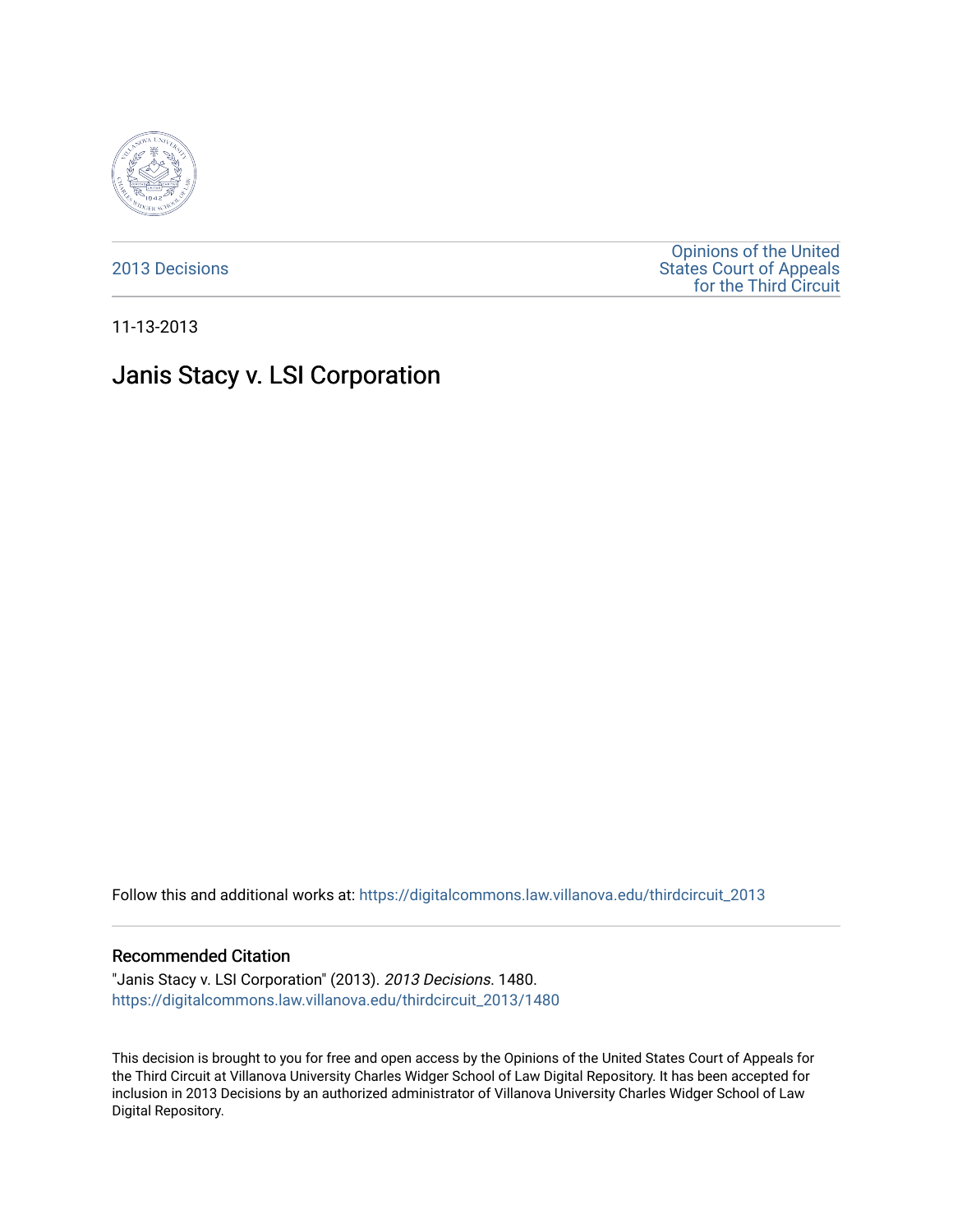## NOT PRECEDENTIAL

## UNITED STATES COURT OF APPEALS FOR THE THIRD CIRCUIT

\_\_\_\_\_\_\_\_\_\_\_\_

No. 12-3756 \_\_\_\_\_\_\_\_\_\_\_\_

# JANIS STACY,

Appellant

v.

LSI CORPORATION; AGERE SYSTEMS, INC. \_\_\_\_\_\_\_\_\_\_\_\_

On Appeal from the United States District Court for the Eastern District of Pennsylvania (D.C. No. 5-10-cv-04693) District Judge: Honorable Eduardo C. Robreno

\_\_\_\_\_\_\_\_\_\_\_\_

Submitted Pursuant to Third Circuit LAR 34.1(a) October 29, 2013

Before: FISHER, JORDAN and SLOVITER, *Circuit Judges*.

(Filed: November 13, 2013) \_\_\_\_\_\_\_\_\_\_\_\_

## OPINION OF THE COURT \_\_\_\_\_\_\_\_\_\_\_\_

FISHER, *Circuit Judge*.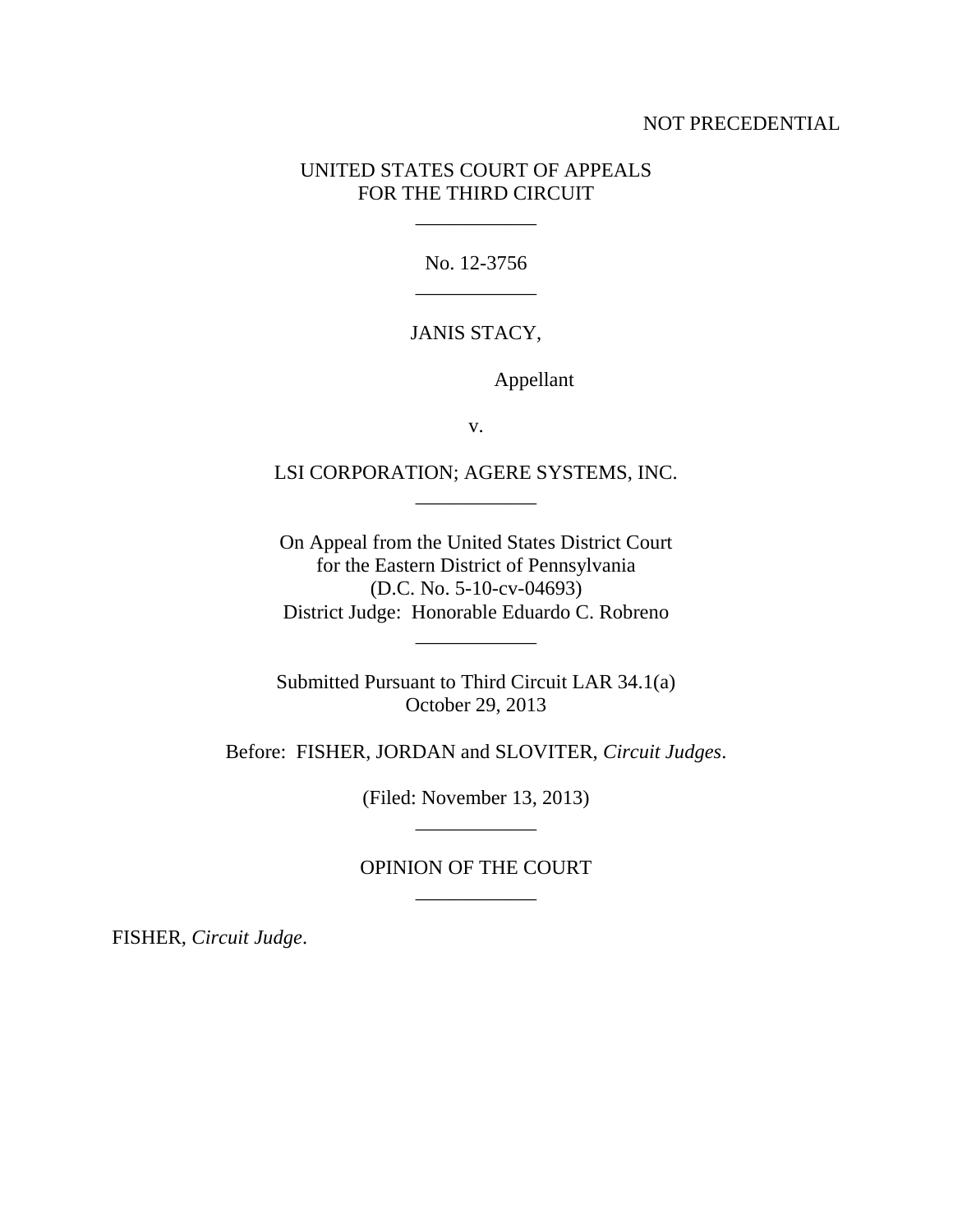Janis Stacy appeals from an order of the United States District Court for the Eastern District of Pennsylvania granting summary judgment in favor of Agere Systems, Inc. ("Agere Systems") and its parent company, LSI Corporation ("LSI Corp."), (collectively "Defendants") and denying as moot Stacy's motion for partial summary judgment. For the reasons that follow, we will affirm.

## I.

We write principally for the parties, who are familiar with the factual context and legal history of this case. Therefore, we will set forth only those facts necessary to our analysis.

Defendants employed Stacy as an engineer from 1998 through 2008. When Stacy was hired, she had a traditional masculine appearance, wore male clothing, and went by the name "Jim." In 2002, Stacy was diagnosed with a medical condition known as gender identity disorder ("GID"), which arises from a profound divergence between an individual's assigned birth sex and the person's inner gender identity. Upon being diagnosed with GID, Stacy began undergoing treatment, which included, among other things, psychological counseling and hormonal therapy.

In 2005, as part of her treatment, Stacy proceeded to full-time participation in what she refers to as the "real world experience," which involved making a full transition to one's gender identity. A35. Pursuant to this treatment, Stacy disclosed her gender identity at work through a series of conversations and group presentations under the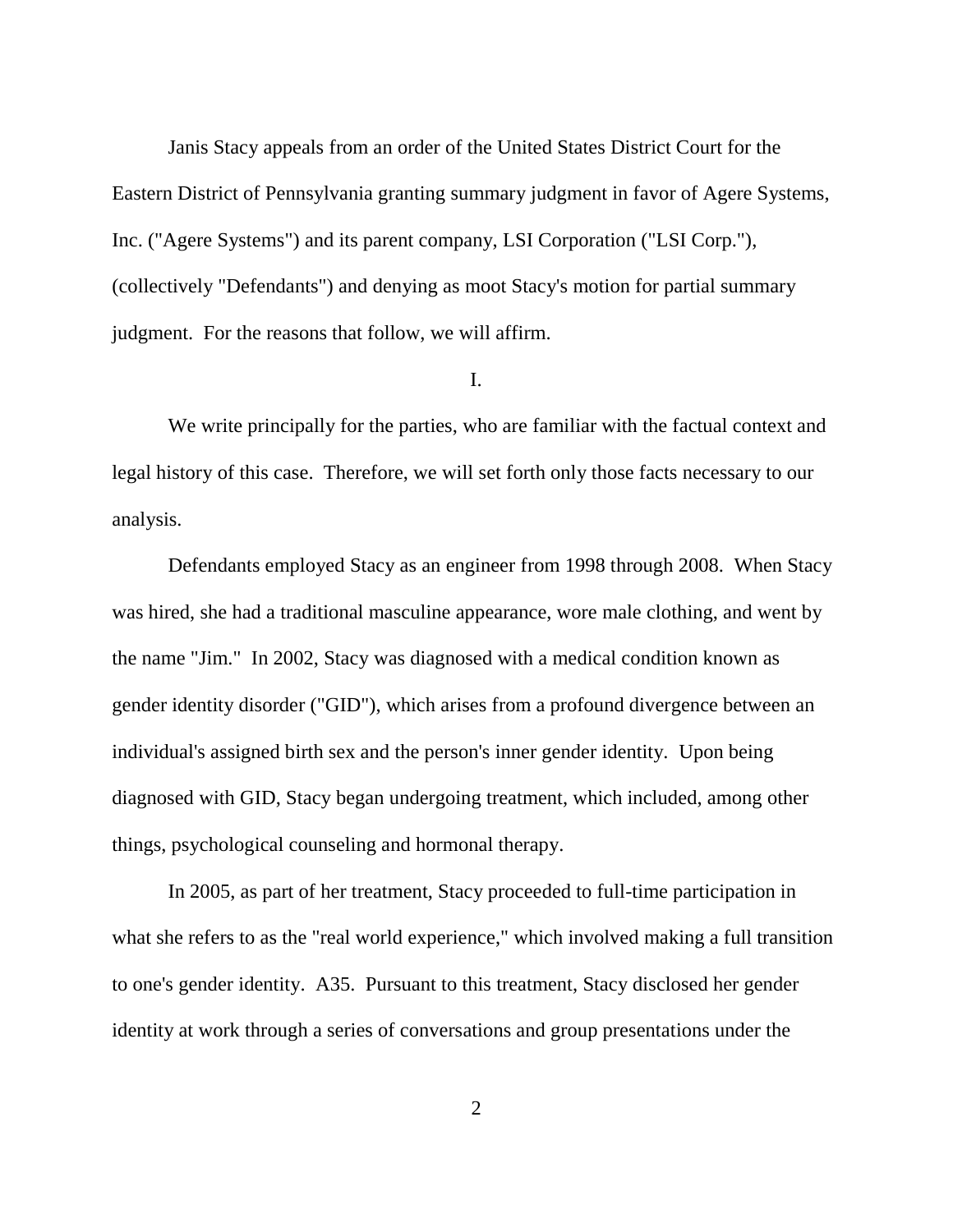supervision of Human Resources.<sup>1</sup> By mid-2005, Stacy had fully transitioned her appearance at work from male to female, at which time she became known as "Janis" and wore feminine attire. She also had multiple surgeries to change her physical appearance.<sup>2</sup>

In 2006, following a return from one of her GID-related surgeries, Stacy was reassigned to a different group. There, Stacy reported directly to Bob Radaker, who in turn reported to Mr. Lawrence. Soon after her transfer, Stacy complained to Mr. Lawrence that she believed she had been rated unfairly on her performance review and unfairly compensated by Mr. Stasak, in 2005. Mr. Lawrence investigated the allegations, the results of which revealed that Stacy had received the exact same performance rating in 2004, prior to her GID disclosure, and that she received a salary increase as a result of her 2005 performance evaluation that placed her in the top ten percent of the highest paid engineers in the entire company.

In 2007, Agere Systems merged with LSI Corp. Agere Systems, the company for which Stacy worked, had a policy expressly prohibiting gender identity discrimination,

<sup>&</sup>lt;sup>1</sup> Stacy testified that Norm Lawrence, the director of another group, made negative comments toward her during one of her gender identity presentations. She contends that Mr. Lawrence invited her to make the presentation to his group and stated that: "[Y]esterday he would have been considered a bigot, and today knowing [Stacy] he is rethinking things." A58-60.

 $2 \text{ Stary}$  provided testimony that it was at this time that she began to experience rejection and backlash at work. A38-46, A68-69, A81-83. She alleges that her director, George Stasak, suddenly became non-interactive towards her, A35-36, that another supervisor referred to her in the male pronoun, even after her transition, A45-46, and that other employees made similar negative comments, A68.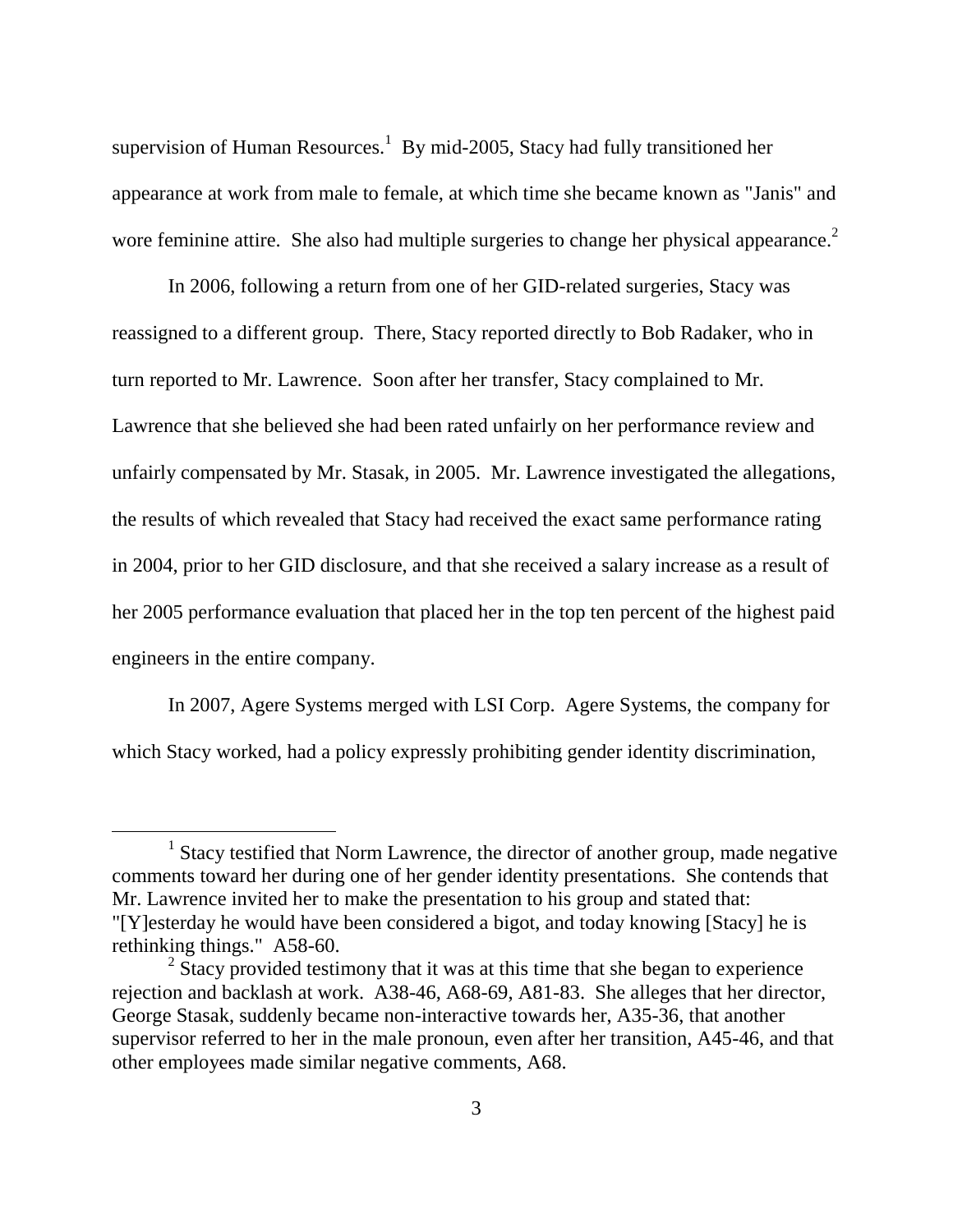but LSI Corp. did not.<sup>3</sup> Following the merger, Defendants engaged in a series of layoffs, known as the Force Management Program ("FMP"), in response to the declining economy. Pursuant to the FMP, Defendants eliminated approximately 3,770 positions between April 2007 and December 2007. In December 2007 or January 2008, Mr. Lawrence was instructed by a superior to reduce his workforce by eight employees. In making his decision, Mr. Lawrence testified that he first determined which job positions and functions would be impacted by the FMP. A132-33. He then consulted with human resources personnel, who provided him with the names of the affected groups of employees so that he could conduct a skills assessment.

One of the groups selected for the FMP was Stacy's group, which supported a certain product line in which Defendants decided to no longer invest. Stacy was the lead engineer in the three-member group. In evaluating the group, Mr. Lawrence testified that he selected five particular skills critical for the function of his team moving forward: execution, teamwork, communication, technical versatility, and customer focus. A357. In this assessment, Mr. Lawrence ranked Stacy the lowest of the three. He presented his findings to his superiors and discussed his rationale. After the majority of the managers agreed with his findings, he made the decision to terminate Stacy. Stacy was notified of

 $3$  Stacy provided a statement that she approached Mr. Lawrence on several occasions inquiring as to the potential effect of the merger on Agere Systems' existing anti-discrimination policy. She alleges that Mr. Lawrence made no attempt to calm her fears and failed to provide her with a direct response as to whether or how the policy would be changing. A35.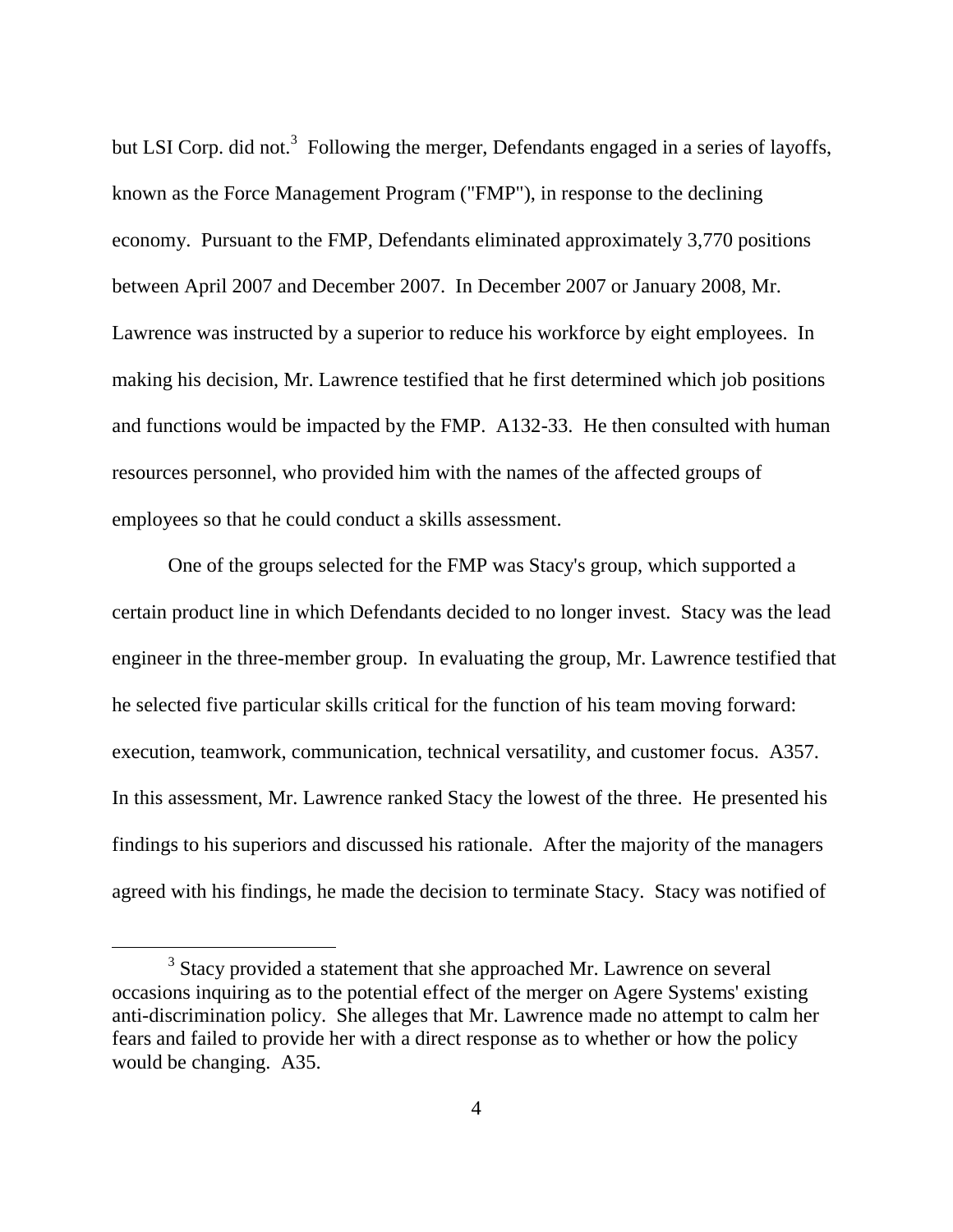her termination on January 16, 2008. She testified that, during a conversation regarding her termination, Mr. Lawrence informed her that she "was being freed from [her] negative history with [Mr. Stasak] and the corporation."<sup>4</sup> A520.

On September 14, 2013, Stacy filed a complaint alleging that Defendants committed unlawful discrimination and retaliation in violation of Title VII of the Civil Rights Act of 1964 ("Title VII"); sex and disability discrimination and retaliation in violation of the Pennsylvania Human Relations Act ("PHRA"); and unlawful genderidentity, sex, and disability discrimination and retaliation in violation of the Allentown Human Relations Act ("AHRA"). The District Court approved of partial dismissal of Stacy's claims relating to certain allegations of post-termination discrimination. Stacy then moved for partial summary judgment on her AHRA claim and Defendants moved for summary judgment on all of Stacy's claims. Defendants conceded, for purposes of summary judgment, that Stacy established a *prima facie* case of discrimination. The District Court then found that Defendants proffered sufficient evidence that Stacy was terminated based upon a legitimate non-discriminatory reason (Mr. Lawrence's skills assessment). After concluding that Stacy failed to show that Defendants' proffered reason for her termination was a pretext for unlawful discrimination, the Court granted Defendants' motion for summary judgment and denied Stacy's motion for partial summary judgment as moot.

<sup>&</sup>lt;sup>4</sup> Stacy testified that she was not certain of the exact wording of Mr. Lawrence's alleged statement and there were no witnesses present when it was made. A520.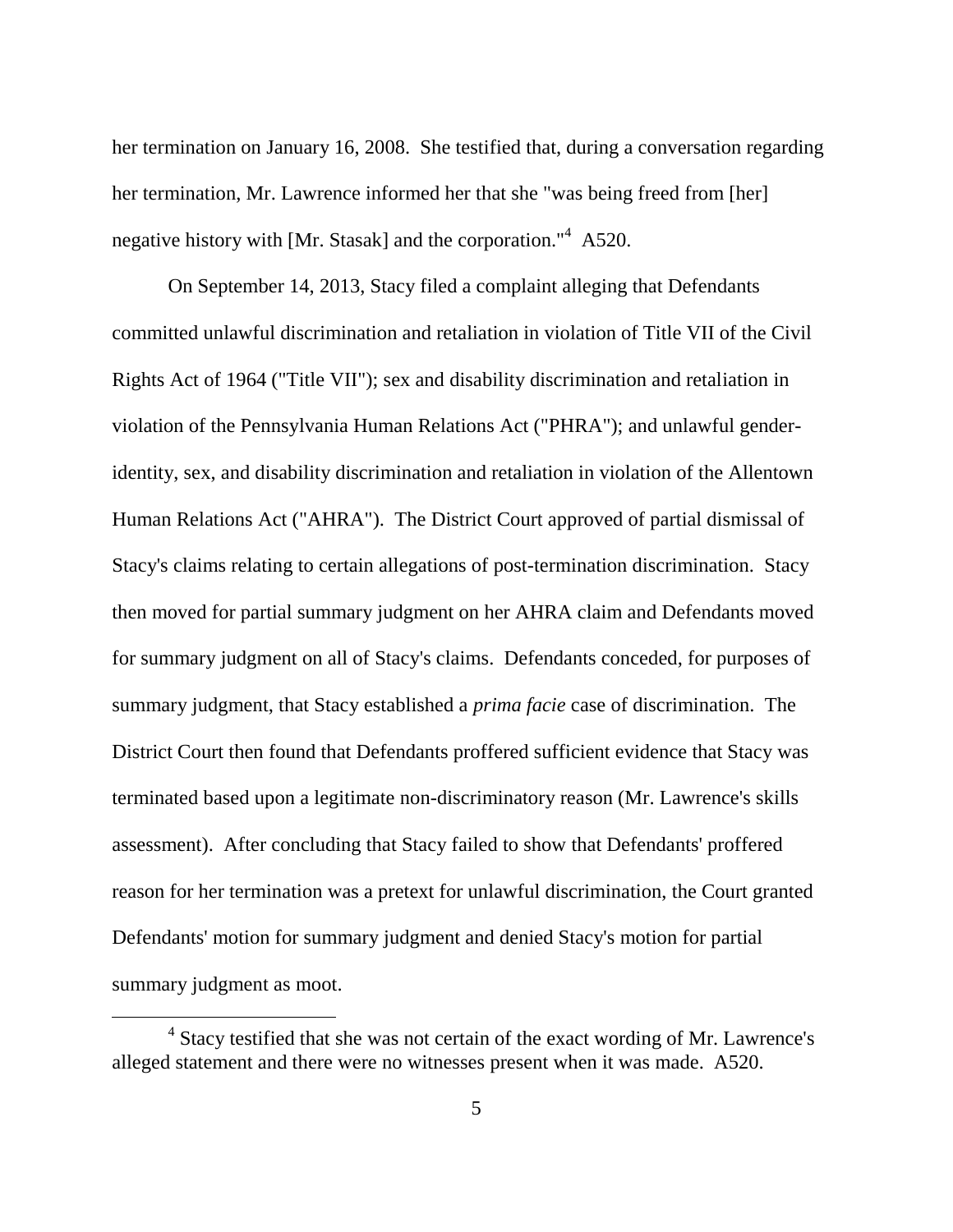Stacy's timely notice of appeal followed.

#### II

The District Court had jurisdiction pursuant to 18 U.S.C. § 1331, 28 U.S.C. § 1367(a), and 42 U.S.C. § 2000e-5(f)(3). We have jurisdiction pursuant to 28 U.S.C. § 1291.

We review a district court's grant of summary judgment *de novo*, applying the same standard as the district court. *Viera v. Life Ins. Co. of N. Am.*, 642 F.3d 407, 413 (3d Cir. 2011). Summary judgment is appropriate only where the moving party has established "that there is no genuine dispute as to any material fact and the movant is entitled to judgment as a matter of law." Fed. R. Civ. P. 56(a). To meet this burden, "the moving party must show that the non-moving party has failed to establish one or more essential elements of his or her case." *Scheidemantle v. Slippery Rock Univ. State Sys. of Higher Educ.*, 470 F.3d 535, 538 (3d Cir. 2006). The reviewing court should "view the facts in the light most favorable to the non-moving party and make all reasonable inferences in that party's favor." *Id.*

#### III.

Defendants do not dispute Stacy's *prima facie* case of sex, disability, or gender identity discrimination and Stacy does not dispute the District Court's finding that Defendants proffered a legitimate, non-discriminatory reason for her termination. Accordingly, the only issue presented on appeal is whether a reasonable jury could find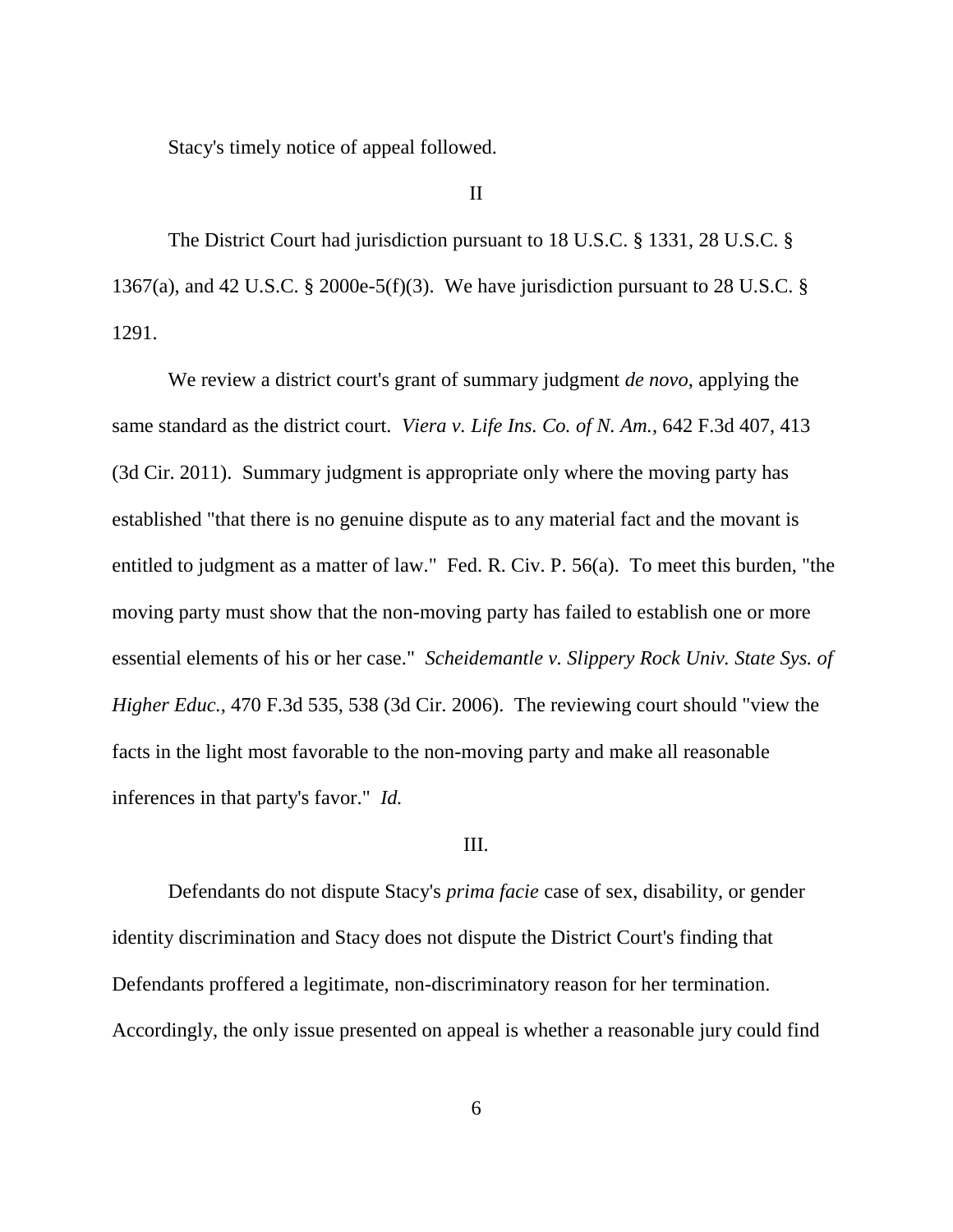that Defendants' articulated explanation for Stacy's termination was a pretext for discrimination.

Where a plaintiff successfully establishes a *prima facie* case of employment discrimination, courts undertake the burden shifting analysis set forth in *McDonnell Douglas Corp. v. Green*, 411 U.S. 792, 802 (1973). Under this analysis, once a plaintiff establishes a *prima facie* case, the burden of production switches to the defendant to provide a legitimate non-discriminatory reason for its employment decision. *See Sempier v. Johnson & Higgins*, 45 F.3d 724, 728 (3d Cir. 1995). If the defendant provides such justification, the burden of persuasion is on the plaintiff to show, by a preponderance of the evidence, that the employer's proffered justification is pretextual. *Fuentes v. Perskie*, 32 F.3d 759, 763 (3d Cir. 1994). To meet this burden, the plaintiff must either: (1) discredit the proffered reason through circumstantial or direct evidence; or (2) adduce evidence "that discrimination was more likely than not a motivating or determinative cause of the adverse employment action." *Id.* at 764.

To support her position that Defendants' proffered justification for her termination was pretext, Stacy first points to the facts as presented. Second, she argues that she submitted evidence from which a reasonable jury could find that discrimination motivated her termination. Third, she argues that reversal of the District Court's grant of summary judgment requires reversal of its denial of her motion for partial summary judgment. We address each of these contentions in turn.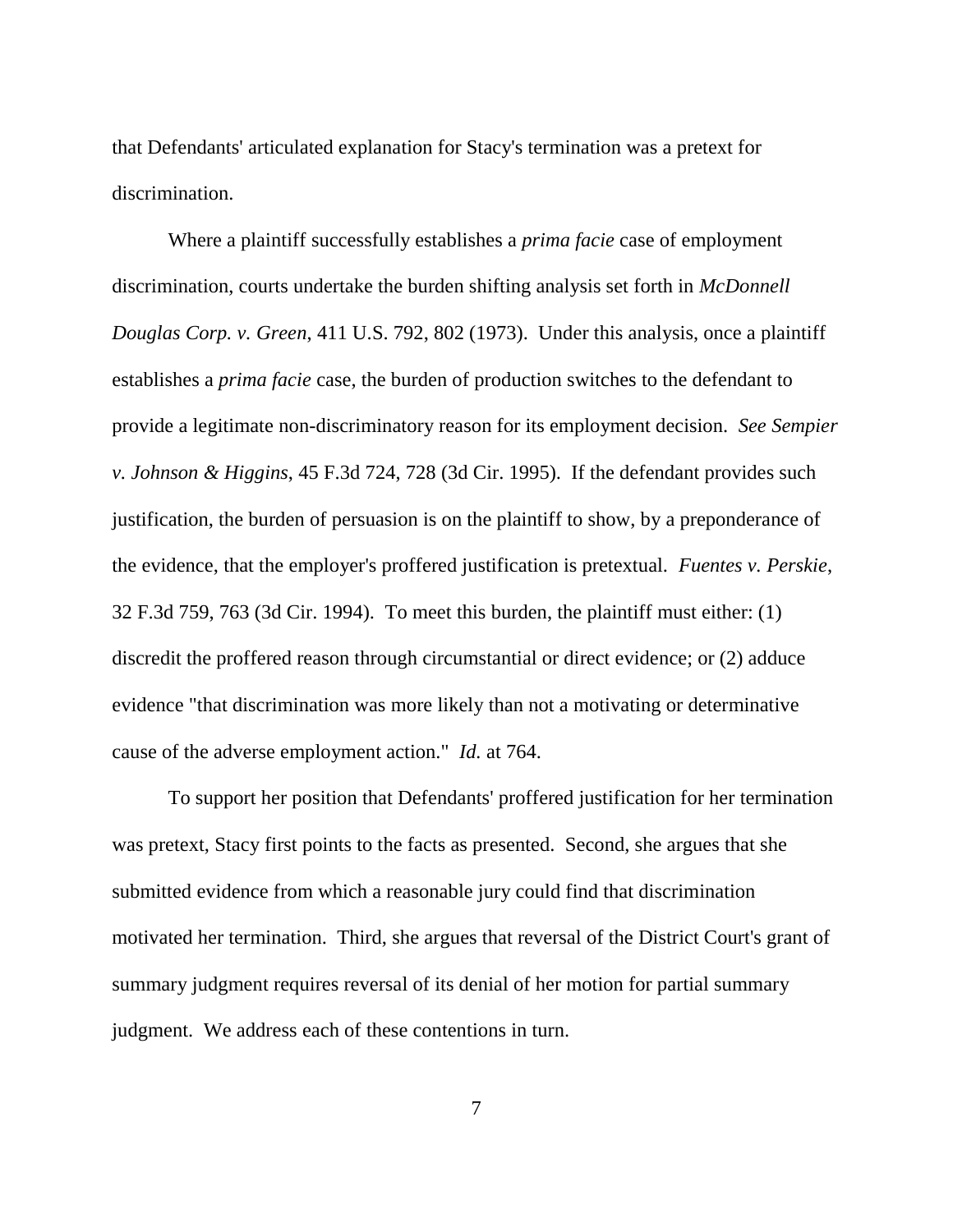A.

Stacy first argues that a reasonable jury could find that Defendants' proffered reason for her termination was a pretext for unlawful discrimination. In support of her argument, she alleges that: (1) she was replaced by another employee from outside of her work group; (2) she was selected for termination prior to Mr. Lawrence's skills assessment; (3) the skills assessment suffered from serious weaknesses; (4) Mr. Lawrence chose her group for the purpose of targeting her; and (5) Mr. Lawrence's explanation for her termination has changed over time.

We are unpersuaded by Stacy's allegations. First, Stacy attacks Defendants' decision to replace her with another employee, which she believes discredits their reduction-in-force argument. However, Stacy does not argue that Defendants *hired* another individual to replace her; rather, she argues only that another *current* employee assumed her responsibilities. We find that action to be consistent with Defendants' reduction-in-force argument.

Stacy also attacks the skills assessment conducted by Mr. Lawrence. She argues that she was selected for termination prior to the skills assessment, that the assessment was biased, and that her group was chosen only for the purpose of terminating her. We find these arguments lacking in record support. The record demonstrates that Mr. Lawrence was directed by a superior to reduce his workforce. Based upon this instruction, he selected several groups of employees that would be impacted. Mr.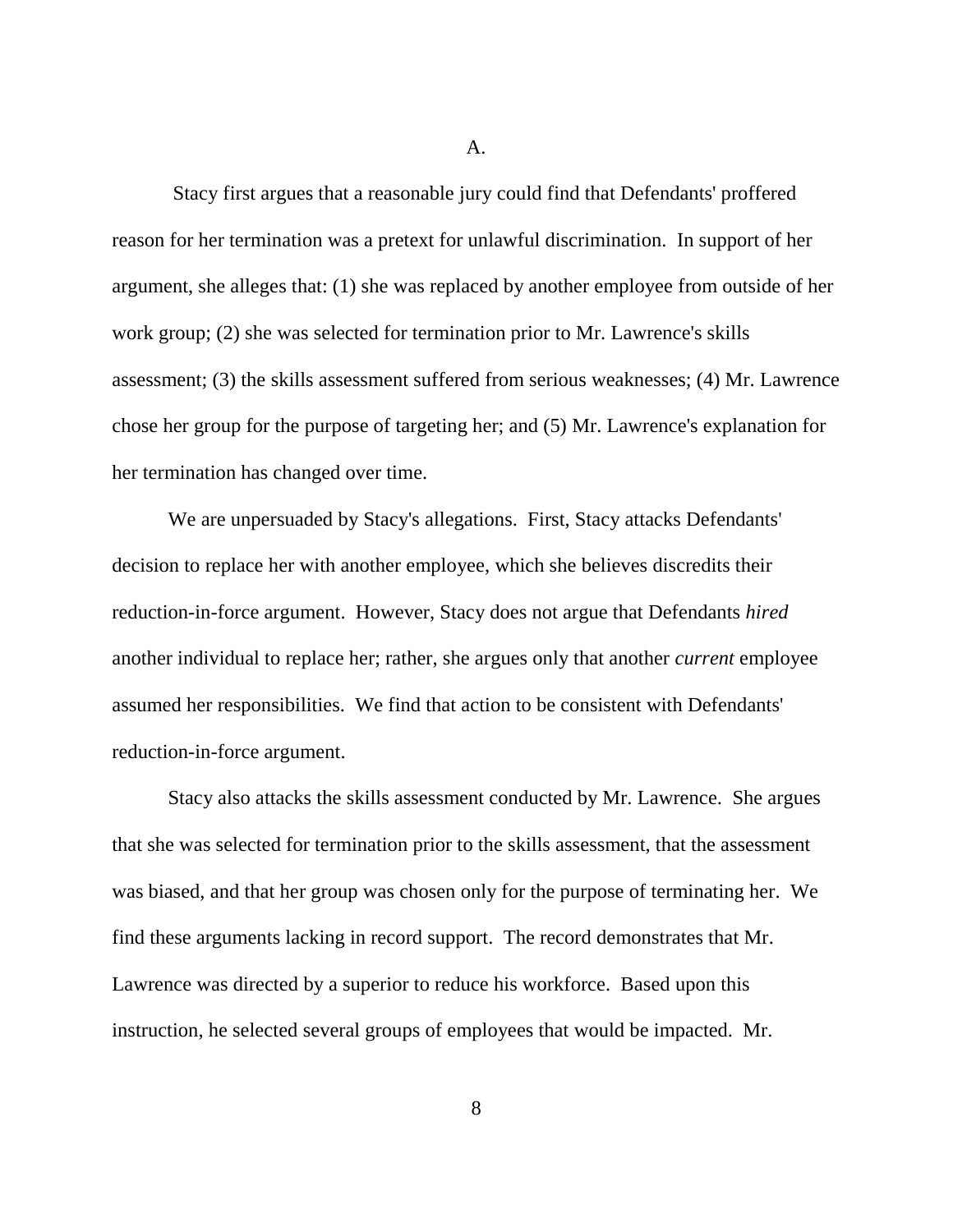Lawrence then chose the skills to be evaluated based upon those he believed would be most beneficial to Defendants moving forward. Out of the members in her group, Stacy was ranked the lowest. Because Stacy failed to put forth any evidence to contradict these facts, her allegations must fail.

Finally, Stacy challenges Mr. Lawrence's alleged inconsistent explanations for her termination. She points to four allegedly different explanations provided by Mr. Lawrence, including: (1) to give her a "fresh start;" (2) because of her low ranking in his performance evaluation; (3) because another employee who "rated higher" than her in the skills assessment assumed her responsibilities; and (4) based upon the skills assessment. According to Stacy, these arguments contradict one another and would make Mr. Lawrence less believable to a jury. We disagree. The explanations to which Stacy points are consistent with one another and with Defendants' proffered reason for her termination. Because the allegations upon which Stacy's argument hinges lack record support and fail to demonstrate the weaknesses or inconsistencies necessary to place doubt upon Defendants' proffered legitimate justification for her termination, Stacy's first argument fails.

B.

Stacy next argues that she submitted evidence from which a reasonable jury could find that discrimination motivated her termination. Stacy points to: (1) the fact that her termination coincided with a change in corporate policy removing the prohibition on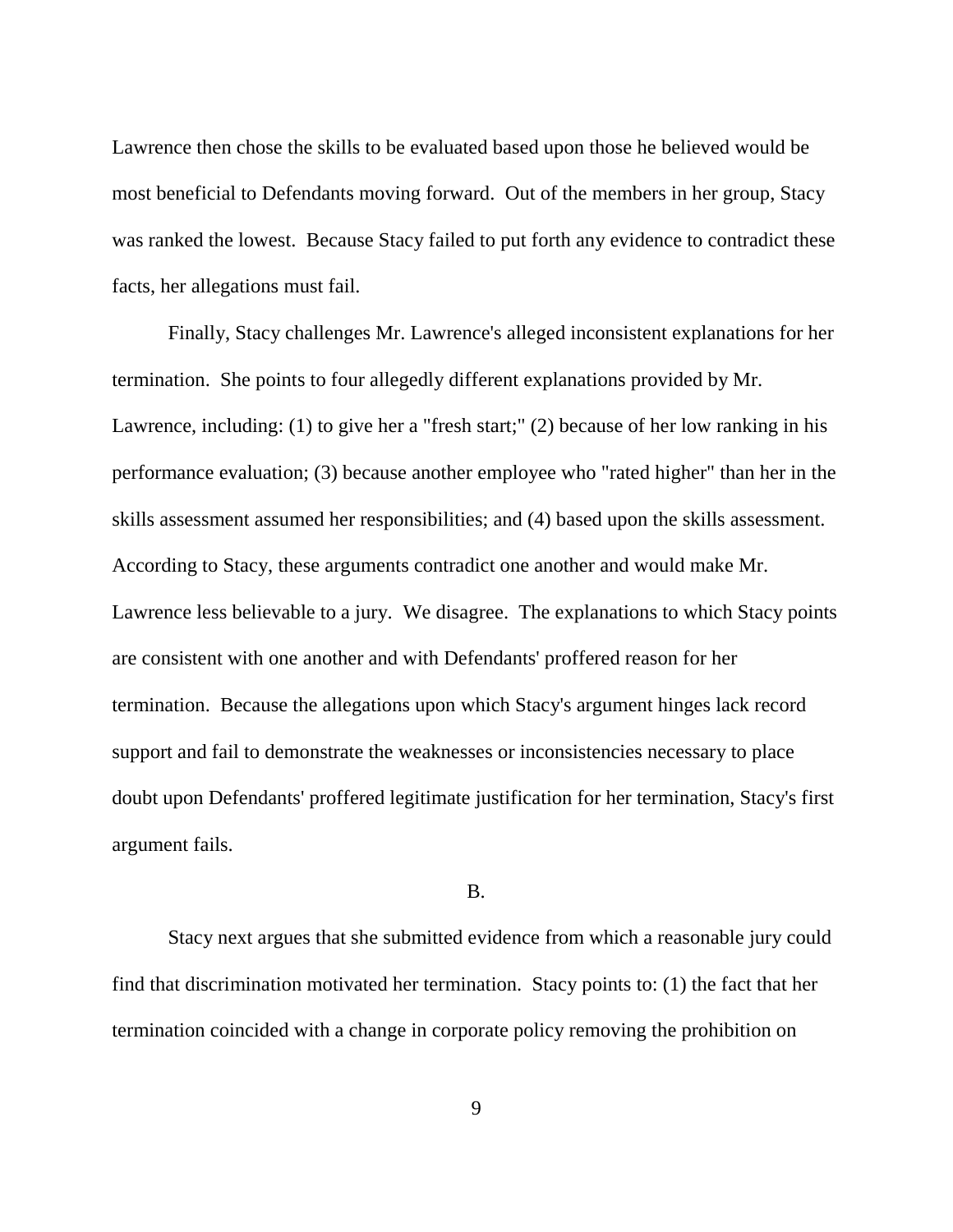gender identity discrimination; (2) the alleged negative comments made by Mr. Lawrence; (3) the backlash she experienced under Mr. Stasak and other employees; and (4) the alleged discriminatory reason Mr. Lawrence provided her for her termination.

We find these arguments lacking in record support. As previously mentioned, Defendants have set forth a legitimate explanation for Stacy's termination, which she does not dispute. Therefore, in order to prevail, she must either discredit Defendants' reason or prove that discrimination was more likely than not a motivating factor in her termination. *Fuentes*, 32 F.3d at 764. Here, the record reveals that Defendants were engaging in a series of layoffs due to the declining economy and, as a result, had already laid off more than three thousand employees prior to Stacy's termination. The record also indicates that Stacy supported a product line in which Defendants decided to no longer invest and it was only at that point that Stacy's group was selected for the FMP. Stacy's argument in support of her pretext claim appears to consist of nothing more than baseless allegations. We find no discriminatory connection between the merger, the alleged changes in policy, and her termination. We also find no evidence in the record, beyond her own testimony, to support any of the assertions she makes regarding discriminatory comments and backlash. Accordingly, we find Stacy's argument insufficient to rebut Defendants' justification for her termination.

Because Stacy is unable to point to any inconsistencies or contradictions in Defendants' proffered reason and has failed to adduce any other evidence that would